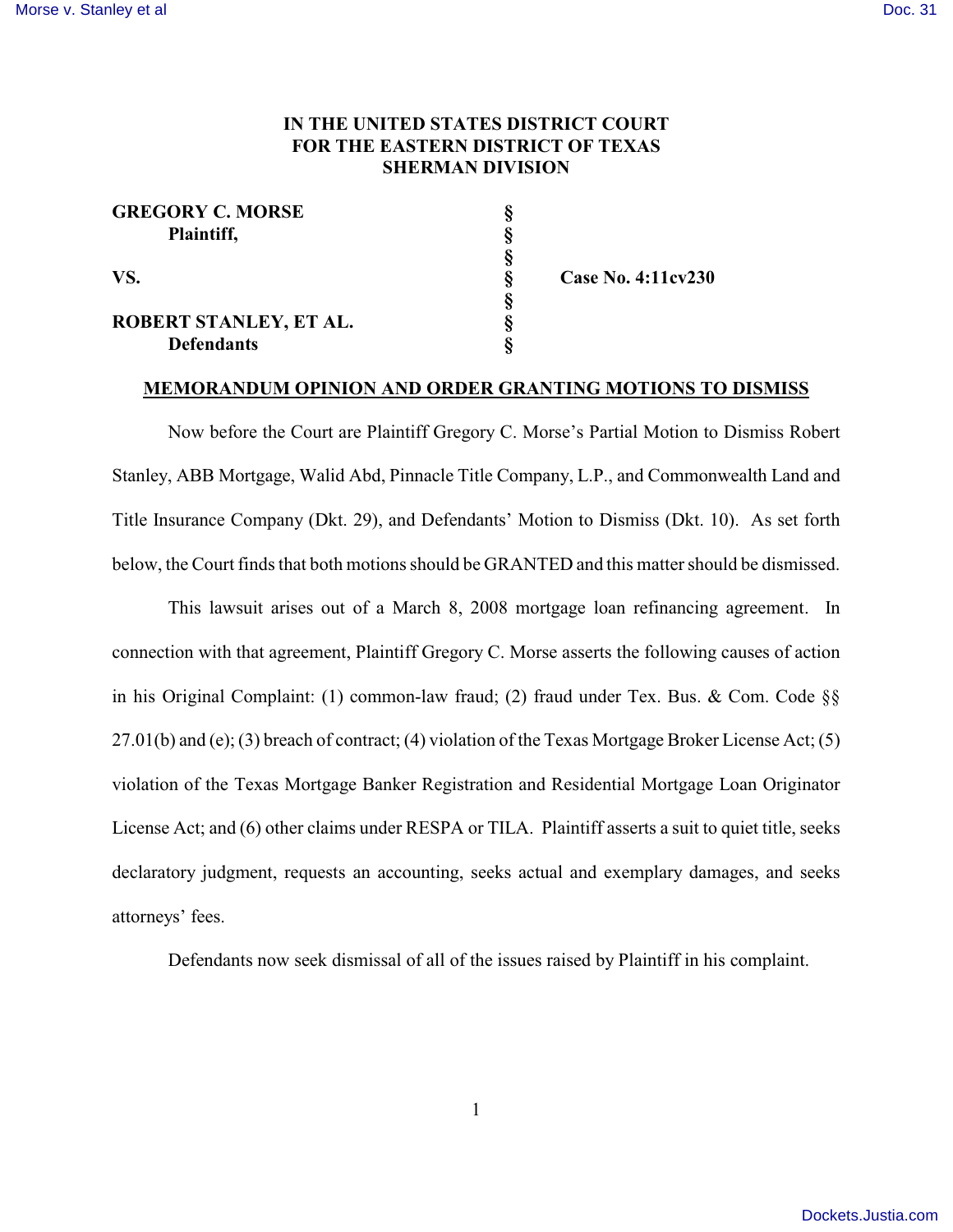### **FACTUAL BACKGROUND**

According to Plaintiff's Original Complaint, Plaintiff was contacted by Defendant Robert Stanley in early 2008 in an attempt to secure a mortgage loan refinancing agreement with Plaintiff. Plaintiff entered into a mortgage loan refinancing agreement on March 3, 2008 by executing a 30 year Note. In conjunction with the refinancing agreement, Plaintiff received a HUD 1 form outlining all costs attributable to the agreement. However, Plaintiff alleges that he did not receive all of the required documents upon closing, including a copy of Defendants' Commonwealth Land Title Insurance Company and Pinnacle Title Company, L.P.'s title policies, and a copy of Land America Financial Group, Inc. and Defendant Pinnacle's report of title examination. Furthermore, Plaintiff alleges that not all fees listed on the HUD 1 form were actually paid, including the appraisal fee to DuPriest Appraisal. Plaintiff alleges that he has performed all obligations required under the Note. Plaintiff also alleges that he is unsure who presently owns the benefits of his mortgage debt obligation.

# **Plaintiff's Partial Motion to Dismiss Robert Stanley, ABB Mortgage, Walid Abd, Pinnacle Title Company, L.P., and Commonwealth Land and Title Insurance Company**

Plaintiff Gregory C. Morse has filed a Partial Motion to Dismiss Robert Stanley, ABB Mortgage, Walid Abd, Pinnacle Title Company, L.P., and Commonwealth Land and Title Insurance Company (Dkt. 29). No response in opposition has been filed. Therefore, the motion is GRANTED, and the claims against Defendants Robert Stanley, ABB Mortgage, Walid Abd, Pinnacle Title Company, L.P., and Commonwealth Land and Title Insurance Company are dismissed without prejudice.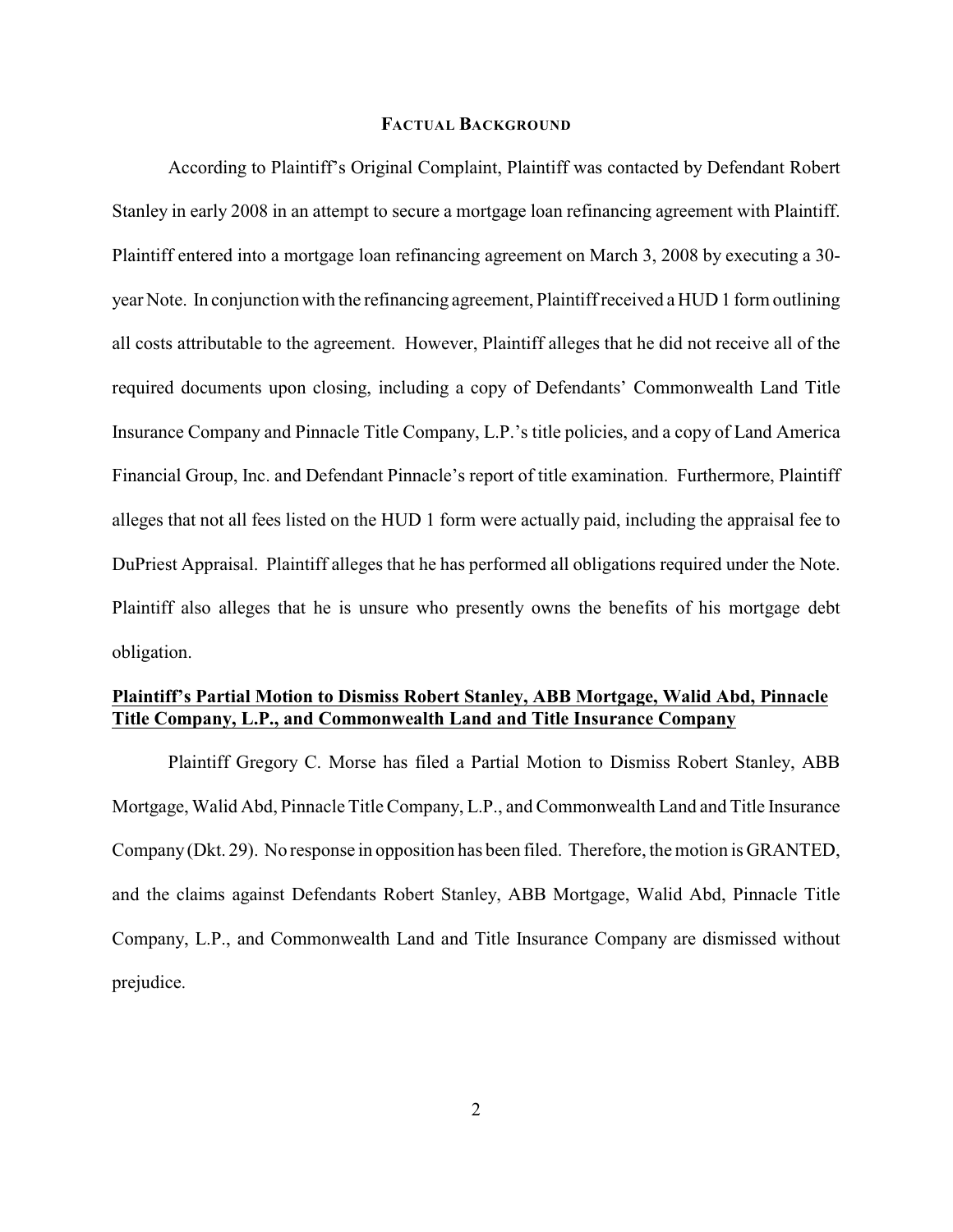#### **Remaining Defendants' Motion to Dismiss**

The remaining Defendants in this matter are Homecomings Financial, L.L.C., Homecomings Wholesale Funding, GMAC Mortgage Corporation of Iowa, MERS, Inc., MERSCorp, Inc, and Federal National Mortgage Assn. They have filed a motion to dismiss(Dkt. 10). Defendants allege that Plaintiff lacks standing to bring suit and that Plaintiff's claims – some of which Plaintiff has alleged are "possible" claims – are not ripe for adjudication. Plaintiff responds that an actual controversy ripe for adjudication has been alleged in his complaint.

In order for Plaintiff to establish standing sufficient to overcome a motion to dismiss, Plaintiff "must show that he is under threat of suffering 'injury in fact' that is concrete and particularized; the threat must be actual and imminent, not conjectural or hypothetical; it must be fairly traceable to the challenged action of the defendant; and it must be likely that a favorable judicial decision will prevent or redress the injury." *Summers v. Earth Island Inst.*, 555 U.S. 488, 493, 129 S. Ct. 1149, 173 L. Ed. 2d (2009). *But see Lujan v. Defenders of Wildlife*, 504 U.S. 555, 561, 112 S. Ct. 2130, 119 L. Ed. 2d 351 (1992) (noting specific facts must be shown in order to overcome a summary judgment motion challenging standing).

Here, Plaintiff has alleged sufficient facts to create standing. Plaintiff alleges that Defendants failed to provide disclosures regarding a mortgage transaction from 2008. Plaintiff also alleges that Defendants failed to provide documentation on subsequent mortgage loan assignments/transfers as required under federal law. Plaintiff claims that the loss of his house is a result of the failures to disclose. Having alleged transactions that already occurred, Plaintiff's claims are, therefore, ripe.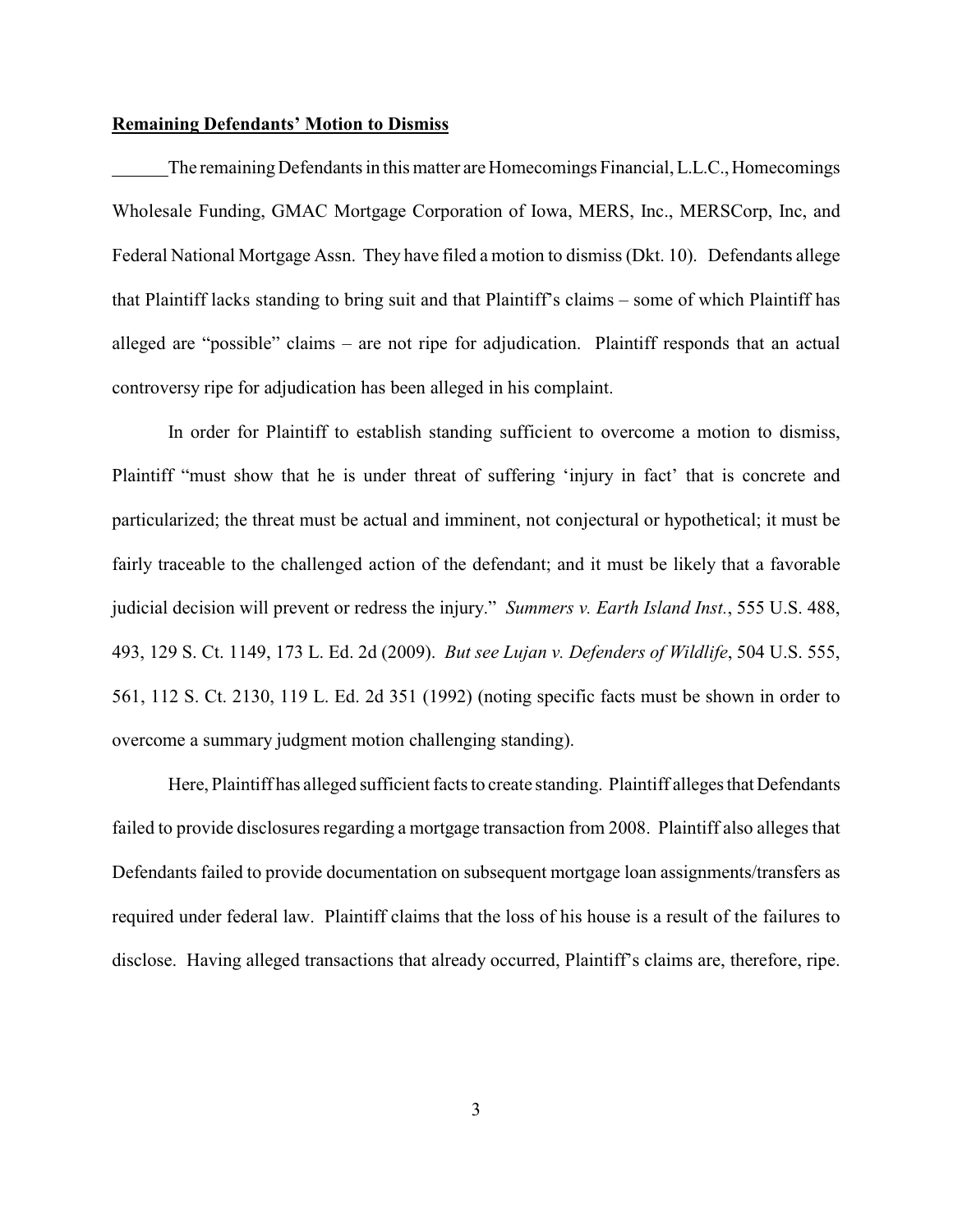As such, the Court declines to dismiss Plaintiff's claims based on a lack of standing or ripeness.

Finding that Plaintiff has stated sufficient facts to show that he has standing, the Court turns to the claims over which it has jurisdiction. Plaintiff has asserted that the Court has federal question jurisdiction over his claims pursuant to 18 U.S.C.  $\S$  1341 and 1343, 12 U.S.C.  $\S$  2605(e)(1)(B) (hereinafter "RESPA"), 15 U.S.C. § 1601, *et seq*. (hereinafter "TILA"), and 28 U.S.C. § 2201, *et seq*. (hereinafter "Declaratory Judgment Act"). Dkt. 1 at ¶1. The Court finds that not all of these statutes confer jurisdiction here. First, 18 U.S.C. § 1341 is a criminal statue pertaining to mail fraud and does not provide Plaintiff with a private cause of action. *Napper v. Anderson*, *Henley, Shields, Bradford & Pritchard*, 500 F.2d 634, 636 (5th Cir. 1974). Similarly, 18 U.S.C. § 1343 is a criminal statute pertaining to wire fraud and does not provide Plaintiff with a private cause of action. *Id.* Likewise, the Declaratory Judgment Act "is procedural only" and does not confer subject-matter jurisdiction upon the Court. *Skelly Oil Co. v. Phillips Petroleum Co.*, 339 U.S. 667, 671, 70 S. Ct. 876, 94 L. Ed. 1194 (1950). Thus, Plaintiff's only remaining grounds that could give rise to federal question jurisdiction are his claims under RESPA and TILA.<sup>1</sup> As set forth below, the Court finds that Plaintiff's RESPA and TILA claims should be dismissed.

Defendants assert that Plaintiff's RESPA and TILA claims are barred by the respective statute of limitations. Plaintiff curiously replies that he is not seeking relief under RESPA or TILA.<sup>2</sup>

Further, it does not appear that there is diversity jurisdiction as several Defendants are <sup>1</sup> Texas citizens.

<sup>&</sup>lt;sup>2</sup>Dkt. 16 at 4 ("Plaintiff's Complaint did not seek recovery for violations of RESPA and TILA...[s]ince no independent cause of action was alleged for those two statutes, this aspect of the motion is moot."). If Plaintiff is indeed not asserting any RESPA or TILA causes of action,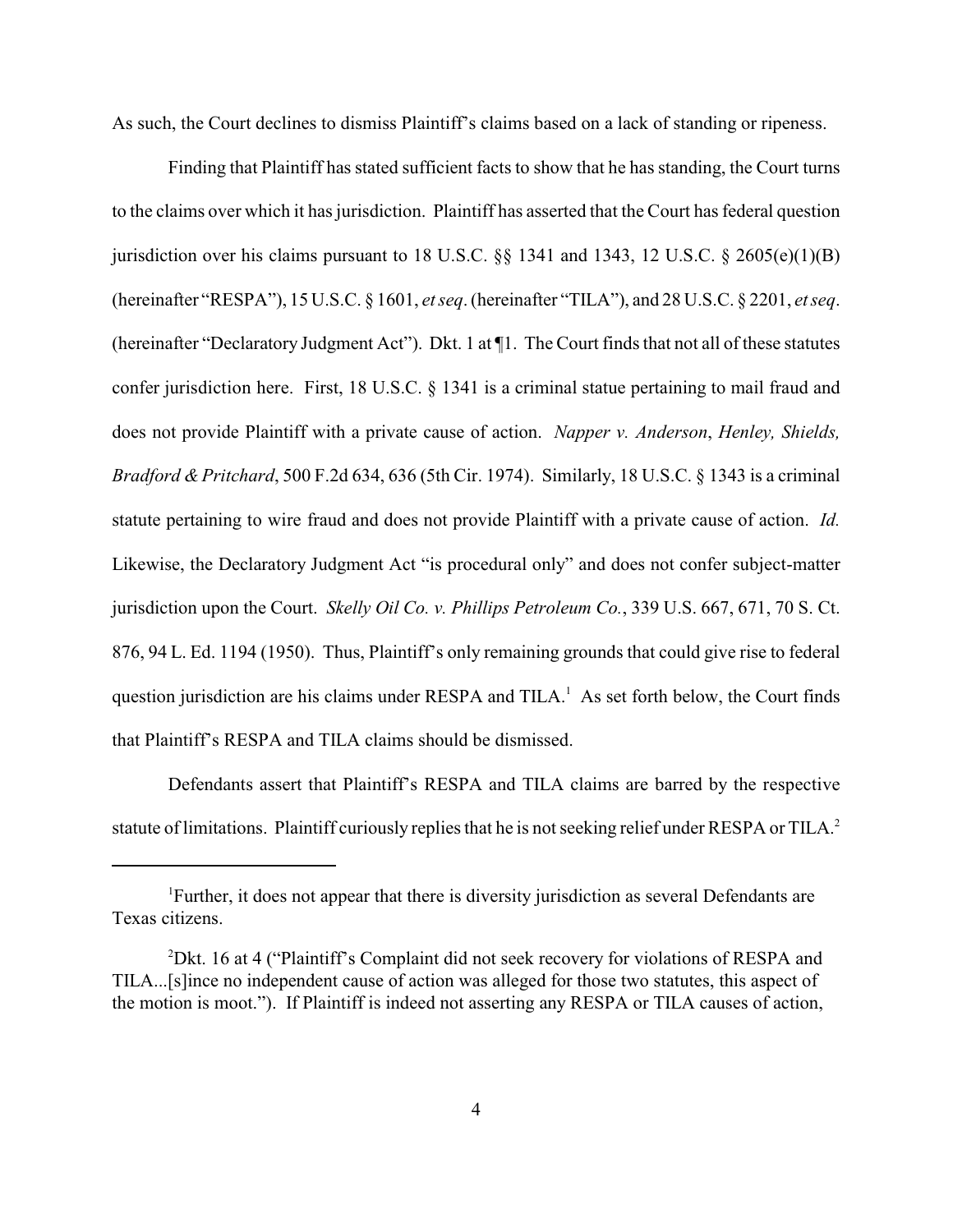If such is the case, then there is no federal jurisdiction here and the Court's inquiry ends. However, a review of Plaintiff's live complaint reveals that Plaintiff seeks declaratory judgment as to possible violations of the two statutes, claims fraud based on violations of the two statutes, and requests an accounting of costs listed on the HUD 1 form. To the extent Plaintiff is bringing any claims (which the Court has noted are the only claims that confer jurisdiction here), the Court finds that Plaintiff is barred by the statute of limitations from bringing any RESPA or TILA claims.

Plaintiff has alleged that Defendants violated RESPA by fraudulently inducing him to refinance his mortgages on March 8, 2008 and by failing to provide required disclosures concerning the refinancing loan. Plaintiff seeks declaratory judgment that such conduct violated RESPA. Claims brought under RESPA must be asserted either within one year or three years from the date an alleged violation occurred. 12 U.S.C. § 2614. Violations of the notice statute, 12 U.S.C. § 2605, are afforded a three-year limitation period. *Id*. Under the notice statute, loan servicers are required to provide written notice to a loan applicant/borrower of an assignment, sale, or transfer of the loan to a new servicer. 12 U.S.C. § 2605. Violations of the kickback and title provisions, 12 U.S.C. §§ 2607 and 2608, respectively, are afforded a one-year limitation period. *Id.* Under the kickback provision, kickbacks to third parties involving a mortgage loan are prohibited. 12 U.S.C. § 2607(a)- (b). Under the title provision, a buyer of property cannot be required to purchase title insurance from a specific title company as a condition to a real estate transaction. 12 U.S.C. § 2608(a).

The statute of limitations under RESPA begins to run on the date of the closing of the

then the Court lacks federal question jurisdiction.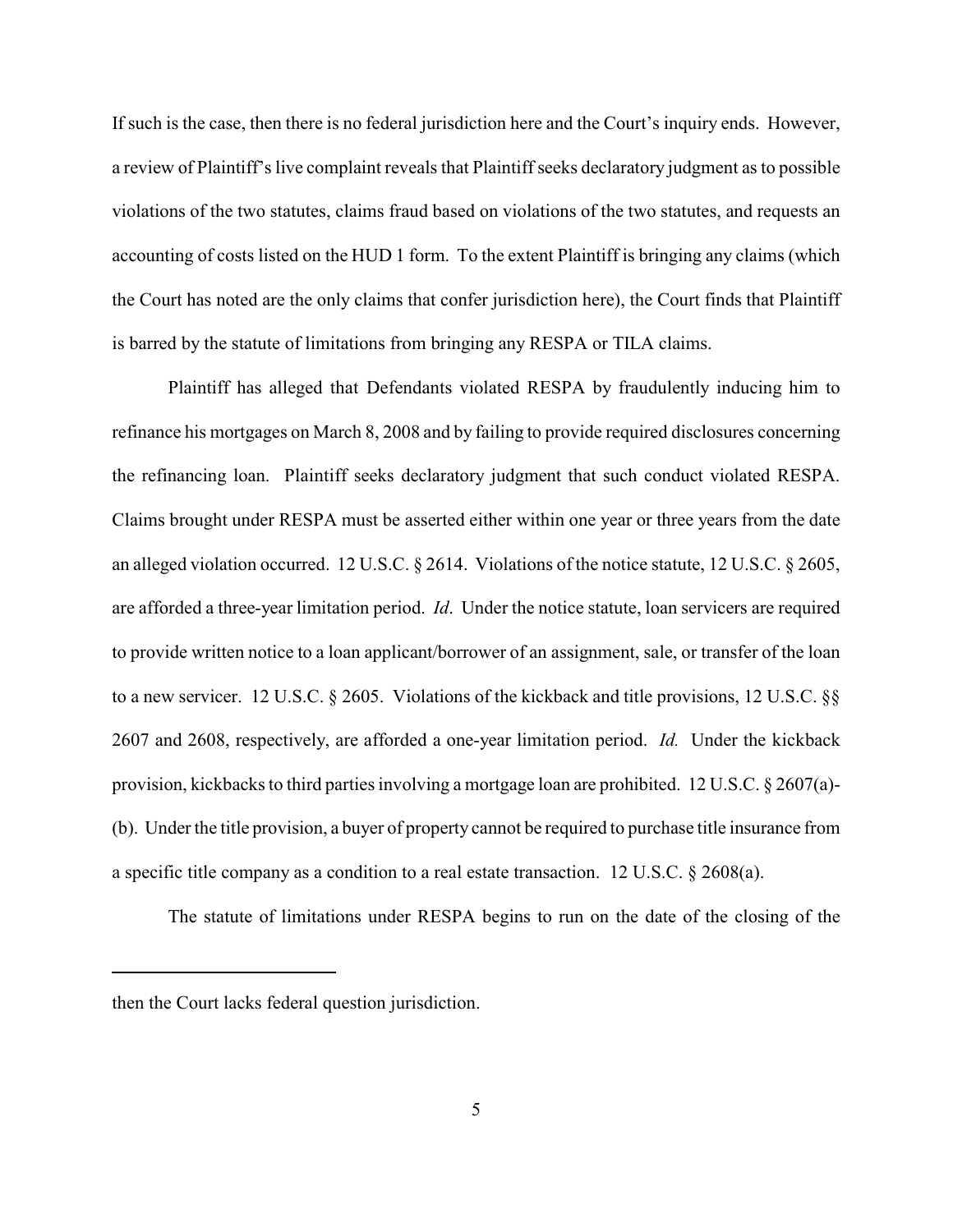mortgage transaction. *Snow v. First Am. Title Ins. Co.*, 332 F.3d 356, 359 (5th Cir. 2003). Plaintiff's mortgage loan with Defendants concluded on March 3, 2008. Thus, Plaintiff would have had to have filed his RESPA claims with the Court on or before March 3, 2009 or March 3, 2011, depending on the basis of the claim. He did not file suit here until April 26, 2011 (Dkt. 1).

As to his TILA claims, Plaintiff essentially makes the same claims as those brought under RESPA; that is, Defendants violated TILA by fraudulently inducing him to refinance his mortgages, by failing to provide required disclosures concerning the refinancing loan, and seeks declaratory judgment over possible violations generally. Claims brought under TILA must be asserted within one year from the date an alleged violation occurred. 12 U.S.C. § 1640(e). "Concluding a credit transaction without giving the required disclosures constitutes a TILA violation...[and t]he credit transaction is consummated at the moment 'a contractual relationship is created.'" *Moor v. Travelers Ins. Co.*, 784 F.2d 632, 633 (5th Cir. 1986). Here, the contractual relationship is created upon closing of the refinancing loan, or March 8, 2008. Plaintiff would have had to have filed his TILA claims with the Court on or before March 3, 2009.

The Court finds both RESPA and TILA claims are barred by the statute of limitations unless otherwise tolled. The limitations period can be tolled if a plaintiff can "show that the defendants concealed the reprobated conduct and despite the exercise of due diligence, he was unable to discover the conduct." *Moor*, 784 F.2d at 633. Here, Plaintiff has failed to allege any concealment by Defendant of material facts giving rise to the RESPA or TILA claims. Rather, Plaintiff alleges that he did not receive the required forms at the time of closing of the mortgage loan. *See Moor*, 784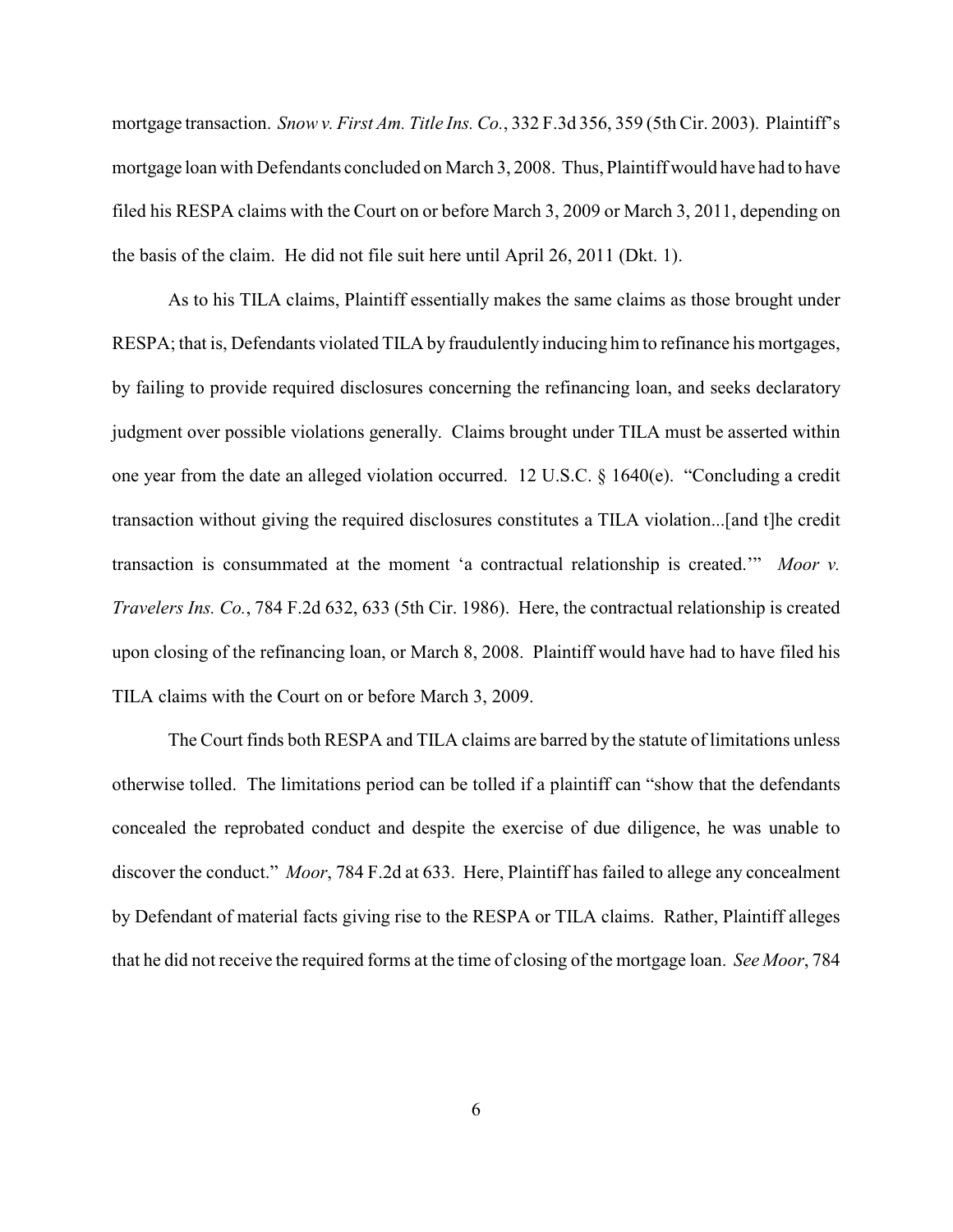F.2d at 634 (holding the plaintiff's failure to disclose required information when loan was concluded did not constitute concealment of a material fact). Therefore, Plaintiff is not afforded the tolling exception on his RESPA and TILA claims. Accordingly, the Court grants Defendant's Motion to Dismiss as to RESPA and TILA claims.

Because RESPA and TILA are dismissed, the Court is left only with state law claims of fraud, breach of contract, violation of the Texas Mortgage Broker License Act, and violation of the Texas Mortgage Banker Registration and Residential Mortgage Loan Originator License Act, as well as his request for a declaratory judgment and an accounting. The Court declines to exercise supplemental jurisdiction over the remaining state law claims now that all of the federal claims against the moving Defendants have been dismissed. 28 U.S.C. § 1367(c)(3). Because this Court has no federal subject matter jurisdiction over Plaintiff's remaining claims, they are dismissed without prejudice to refiling in state court. *Robertson v. Neuromedical Center*, 161 F.3d 292, 296 (5th Cir. 1998) ("if the federal claims are dismissed before trial, ... the state claims should be dismissed as well."); *Reese v. Anderson*, 926 F.2d 494, 501 (5th Cir. 1991) ("since no federal claims remain against the individual defendants, we instruct the district court to dismiss the pendent state claims against those defendants as well, without prejudice to refiling those claims in state court."). The Court cautions the parties that this finding is in no way intended to be a finding as to the factual or other legal merits of Plaintiff's claims under Texas law and it should not be construed as such. The Court simply declines to exercise supplemental jurisdiction over them.